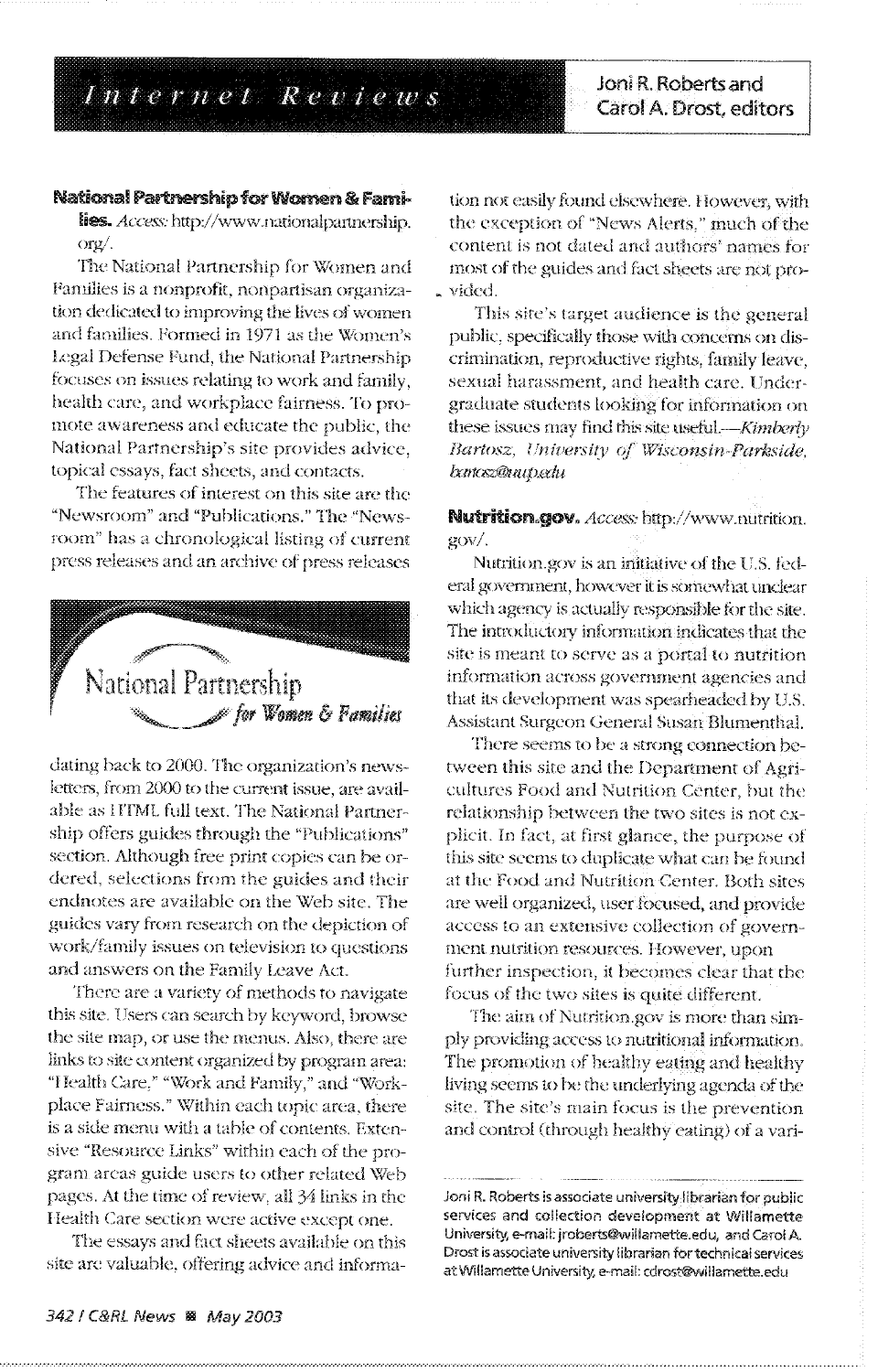

duced by MultiEducator, a New Rochelle, New Yorkbased publisher of CD-ROM educational software. Billed as "History's home on the Internet," the site is targeted

ety of health conditions, including diabetes, cardiovascular disease, obesity, eating disorders, stroke, and Alzheimer's disease. A review of the site's various subsections clearly supports this focus. The information found in "Food Facts," "Food Safety," "Lifecycle Issues," "Health Management," "Food Assistance," and "Research" all support the promotion of healthy eating and the use of food for preventing and managing disease. Of particular interest is "Lifecycle Issues," which presents specialized information for different segments of the population (infants, seniors, women). Although the site is intended to act as a portal, much of the information that has been incorporated into Nutrition.gov is valuable unto itself.

The intended audience for this site is any member of the general public wishing to learn more about how nutrition and healthy eating can contribute to his or her overall health and well-being. Even the research section points to consumer health information rather than reporting on original research findings.

The site bills itself as a "new federal resource," however there are few clues to indicate the currency of the information. No copyright, last modified, last reviewed, or file saved data is provided. A more precise indication of the currency of the site would be welcome. The presentation of information on the site is straightforward and easy to use. The only multimedia component is the introduction page (requiring Flash), which is attractive, but adds no real value.

Overall, Nutrition.gov makes a good impression. It points to valuable, reliable, and readable sources, and its overall focus is well-articulated. Its contents are particularly valuable to individuals looking for easy access to consumer health information related to nutrition and healthy eating. Nutrition.gov's greatest flaw, however, is that it is not entirely clear who is in charge of the site or how frequently they plan to update it. *-- Jennifer* McKinnell, McMaster University, mckinn@mcmaster.ca

HistoryCentral.com. Access: http:// www.multied.com/.

HistoryCentral.com is a free resource pro-

toward high school students.

HistoryCentral.com contains an extensive range of primary and secondary source material. Main categories include "World History Chronology," "America's Wars," "Election Central," "20th Century Almanac," "Primary Documents," "History Maker Biographies," and aviation, naval, and railroad history.

Within these broad categories are well-organized subdivisions with links to full-text material. A collection of over 400 primary source documents on American history includes such basics as the Declaration of Independence and U.S. Constitution along with selected presidential addresses, court decisions, and legislation. Biographical information includes all U.S. presidents and a list of 500 people selected by reader nomination as the most important of the 20th century. There are also links to other history sites maintained by the company.

One of HistoryCentral.com's most glaring shortcomings is a significant number of typographical errors and misspellings, including names of prominent people, battles, and cities. A main purpose of the site is to push sales of the company's products; most pages contain advertising and links to the company's ordering information. The interface is a bit disorganized and confusing, and the layout of the main pages is amateurish. Improvements could be made with an eye toward readability.

The site is being updated. The primary source documents in "Today (1974-2002)" include George W. Bush's speech on the Columbia disaster, his 2003 State of the Union speech, and Colin Powell's response to Hans Blix's report to the United Nations on Iraq. However, at the time of this review, under Iraq in the "Nation-by-Nation" section, the only two "News" links are to CNN stories from 2000, one of which describes the opening of an Internet café in Baghdad.

Overall, the site is a useful research tool for younger students and teachers. Its main attraction for librarians will likely be the collection of source documents, but this is not comprehensive and should be treated with some caution.-Mark A. Stoffan, University of North Carolina-Asheville, mstoffan@bulldog.unca.edu

,,,,,,,,,,,,,,,,,,,,,,,,,,,,